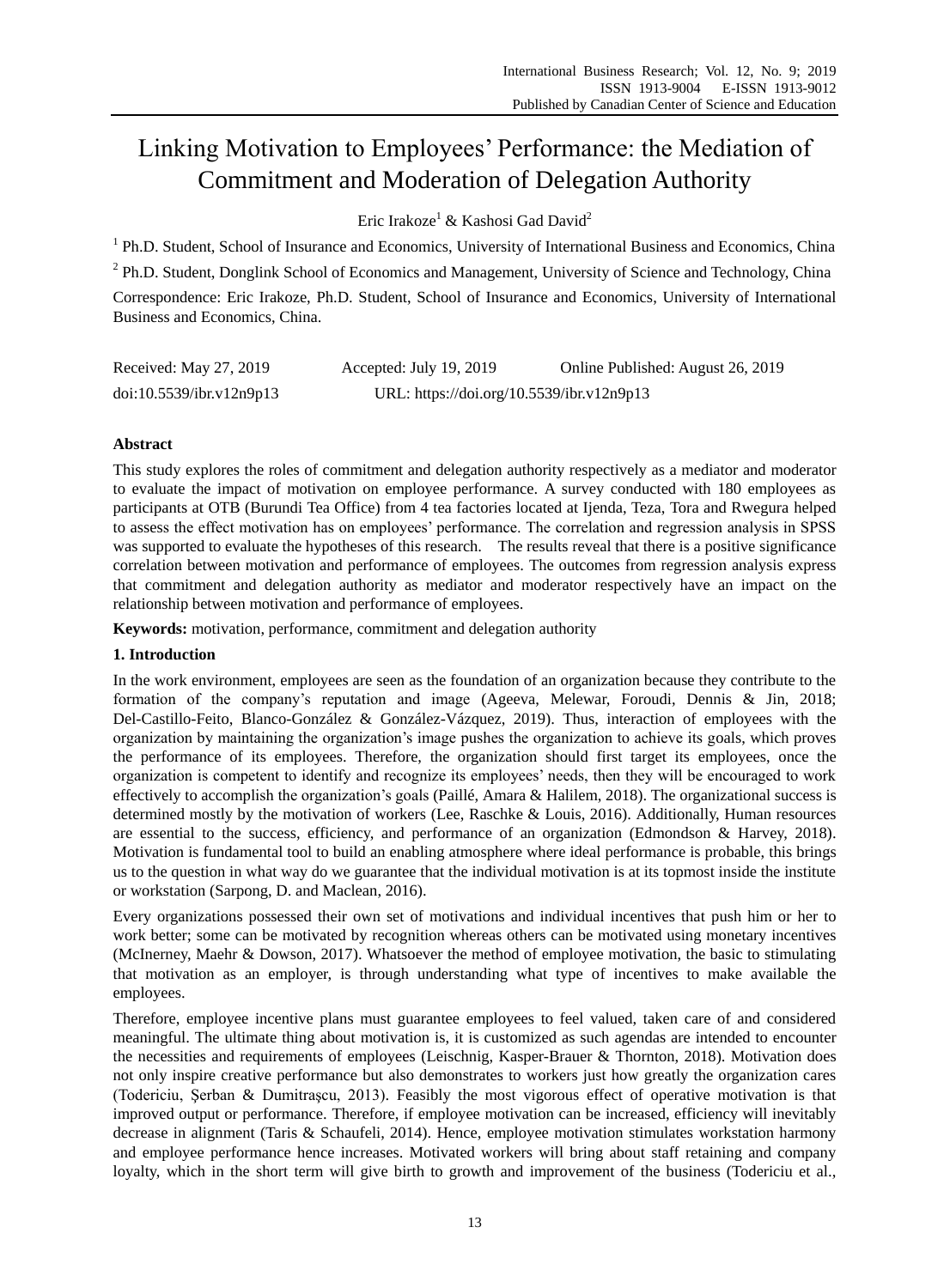2013). The above arguments strongly mention how employee's motivation is actually essential for an organization's growth, development and success regardless of the size of the institute. The greatest interest of any institute is to exploit its profits and most are achievable largely by depending on various resources such as human resources in particular.

Motivation in previous studies has been established to be crucial to an organization's performance but yet has remained a challenge (Anders Dysvik, 2011; Chatzopoulou, Vlachvei & Monovasilis, 2015; Lau & Roopnarain, 2014; Muslim, Dean & Cohen, 2016; Syafii, Thoyib, Nimran & Djumahir, 2015; Webb, Perry & Fennelly, 2015). However, researchers have revealed that motivation is an essential factor that governs how an organization's employee might execute tasks depending on how they are motivated. Different organizations in different countries adopt various methods of motivating workers to improve their performance, and then various organizations have adopted numerous methods of motivating their employees to perform better by using approaches of other successful organizations across the world but still have not generated good performance levels. This paper is matching the impact of motivation on employee's performance by using delegation of authority as a moderator in a different environment, which linked to diverse culture to easy perceive universal motivation factor as no other research has been investigated on it. This outcome will provide a response with the question and demonstrate how delegation authority can or cannot improve motivational levels of employees hence an effect in performance too.

The purpose of this study is to enrich the existent literature on the concept of motivation in the work environment by considering the delegation of authority within the company as the most effective way for employees to feel the company as their own. Additionally, the study is directing to strive every day to build a favorable working environment so that workers are more authentic, innovative and above all productive. Lack of commitment, high employee absenteeism, low employee motivation and low employee productivity are the challenges this paper seeks to address within the organization. For this reason, the organization must consider the influence of motivation on employee performance in the organization to discover the extent to which employees devote time, skills, knowledge and resources to their work due to their motivation.

This research will be useful to managers to maintain workers' social benefits, creating a supportive work environment, strengthening workers' economic capacity, promoting the reconciliation of public servants' professional responsibilities and encouraging workers' participation in decision-making.

The following parts are; the literature review, the methodology, the results, the conclusion and limitation of this study.

#### **2. Literature Review**

#### *2.1 Empirical Study Regarding Motivation, Commitment, and Employee Performance*

Motivation is the process that managers exerting his or her influence on employees' behavior in order to inspire them to advance an assigned task (Alnasrallah, 2016). According to (Mc, Ssekakubo, Lwanga & Ndiwalana, 2014) motivation is a setting goal directed to a certain behaviors of employee and it is a crucial factor that plays a central role in different manager's tasks. Motivation is defined as a psychological process that directing and orienting behavior to a given purpose. It is described as an internal and external factors that empower and provide energy or effort to an individual in order to remain continuously focused to an organizational goal.

The commencement of motivation raises from unsatisfied need for individual, once this persisted, it may create the short of tension which lead to poor performance of employees. However, employee's performance is about the general belief associated with an individual's behavior in conducting an organization at the successful level (Kombo & Oloko, 2014). Performance of employee is evaluated according to the strategies, knowledge and effort an employee exercise in order to arrive at the setting goal (Parks, 1995). Performance of employee is influenced by different elements in organization, it affects the effectiveness of employee in carrying out a certain work and lead to a desired organizational goal. It is defined as an indicator way to perform a designed task based on job description within a given time (Iqbal, Ijaz, Latif & Mushtaq, 2015). Motivation came in as an element to stimulate the performance of employee (Alnasrallah, 2016). Several types of research have been directed to find out further about the relationship between motivation and employee performance. According to (Manzoor Ahmed, 2013) in his research directed in Bahawalpur, Pakistan's biggest city concluded that intrinsic factors: empowerment and recognition are of positive influence on employee motivation. The extra empowerment and recognition workers have in an organization is improved, the more is their motivation to work enriched. He further added that there is a positive relationship between employee motivation and organizational effectiveness. In studies conducted by (Sucksmith, 2011) said that tacit incentives like rewards and recognition reassure personnel to "think smart" and to encourage both value and quantity in realizing objectives. According to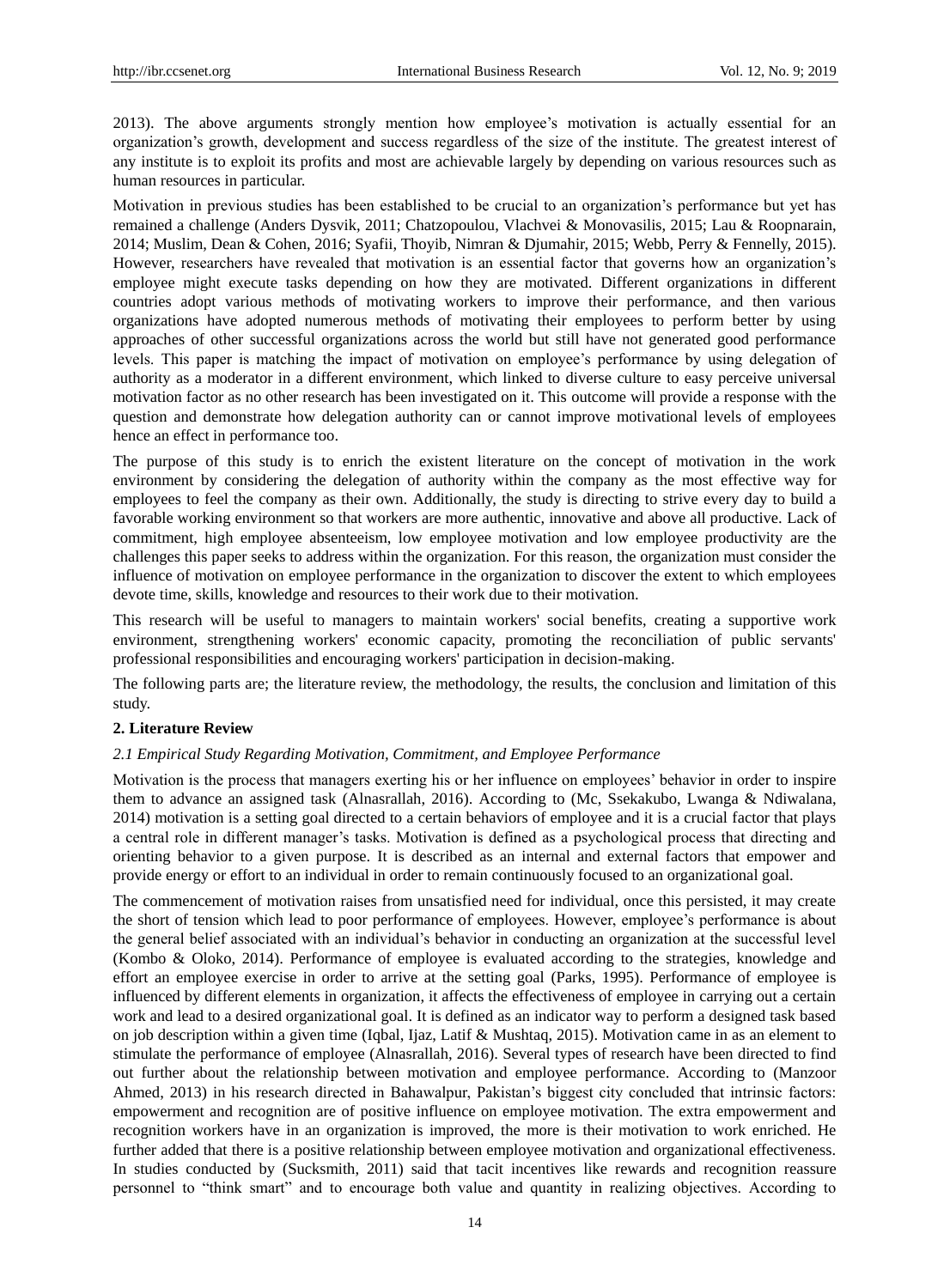(Kuranchie-mensah & Amponsah-tawiah, 2016) argued that the success and endurance of the organizations are determined by how the human resource is handled. Majority of organizations have attained the gigantic growth by fully observing with their business plan through a well-adjusted reward and recognition agenda for employers.

A study directed by (Mochiah & Osei, 2014) searches the effects motivation has on the job performance of employees in Ghana. The findings indicated that employees who are more motivated in their jobs are more contented with their performance, and less expected to leave the organization, but undesirably affects the performance when the workforces are de-motivated. The research discovered that training and development, the promotion has significance on employee performance, the researcher lastly concludes that motivation has a good effect and impact on the general performance of personnel in Ghana. The influence of motivation on the performance of teaching the staff of polytechnics in Ghana and finished that motivation is intensely and clearly interconnected to performance amidst teaching the staff of polytechnics in Ghana (Lipsey Samuel Appiah Kwapong, 2015). According to(Dar & Uju, 2013)the study targeted at investigating the motivation on workers' performance at designated firms in Anambra state. This result attained from the study showed a connection between extrinsic motivation and performance of operatives. The research discloses that the extrinsic motivation given to employees has a positive influence on their performance. (Addison, Antwi-Asare, 2015) conducted a research on the impact of motivation on employee performance in the financial sector of Ghana, he sampled 80 respondents using a simple sampling random technique and from his discoveries recommends that leadership opportunities, acknowledgment and employee assessment, meeting employee anticipations and socialization are crucial factors that motivate employees (T.O.Addison, Antwi-Asare E.K, 2015).

NurunNabi's self-administered research on the impact of motivation on performance: a case study of Karmasangsthan bank limited, Bangladesh sampled individuals who were designated and interviewed with a self-administered questionnaire to acquire primary data. The data was analyzed using descriptive statistical analysis methods. The results attained indicated that if staffs are positively motivated, it develops both their effectiveness and efficiency for accomplishing the organization's objectives (Nurun Nabi, 2017). Alnasrallah demonstrates in his study that employee motivation has a positive effect on employee performance. Higher employee motivation increases both productivity and employee retention for an organization. Various methods may be implemented by organizations to intensify employee motivation like training and development, social involvement and leadership (Alnasrallah, 2016). In research conducted by (Stella, 2008) focusing on motivational methods and improving workers performance in Kitgum district in Uganda. She found that employees were not performing well in Kitgum district because salaries and allowances at the district were very insufficient and not capable to meet people's basic needs. Teamwork was not there between managers and assistants which was also hindering good performance. The study, however, showed that intrinsic motivators such as achievement, advancement, responsibility, and recognition were lacking in the district.

According to researcher (Mc et al., 2014)conducted a research on a palm oil project in Uganda where he examined the relationship between employee motivation and organizational performance using a quantitative research design integrated into a qualitative method such as questionnaires, surveys used to gather data. The data were analyzed by factor analysis, correlation and regression analysis, the findings show a positive relationship and indicate that if employees were well motivated through for example fair promotion, admissible salary differences, they would work better towards greater performance.

#### **H1**: *There is a significant and positive relationship between motivation and employee performance.*

#### *2.2 The Effect of Commitment as Mediator in the Relationship Between Motivation and Performance*

According to (Peters, Tom, 1982) regards the commitment of employees to organizational principles and beliefs the organizational culture as a crucial factor in the success of a company. Commitment to the organization is positively connected to such anticipated outcomes as motivation (Gharakhani & Davood, 2012)and attendance (Tumpa Dey, Ashok Kumar, 2014) and is negatively connected to the outcome as absenteeism and turnover (Clegg, 1983). Horton too indicated that organization commitment might lead to less turnover absenteeism, hence growth in organization productivity (Jackson, 2012). Employees with great echelons of organizational commitment deliver a confident and steady workforce (Lamastro, 1999) and hence delivering a competitive advantage to the organization.

In research conducted by (Meyer, J. & Allen, 1991) in the previous studies of the concept of commitment have demonstrated that employee commitment to the organization has a positive influence on job performance. In the study of (Darulehsan, Muthuveloo & Rose, 2005) in their study discovered that organizational commitment leads to positive organizational outcomes. (Cistulli, Snyder & Jacobs, 2012)Studied facts of a positive correlation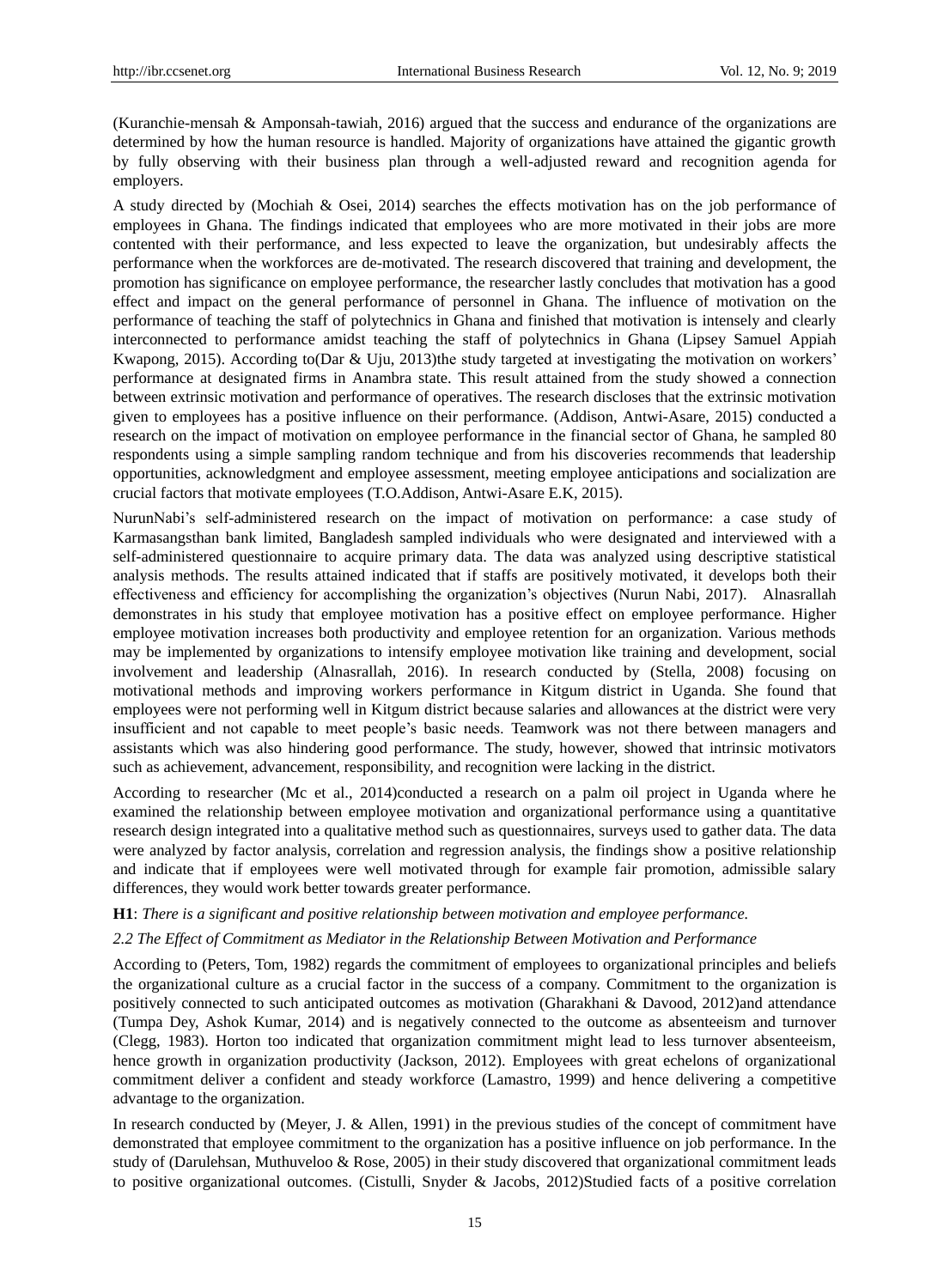between organizational commitment and job performance, the Low commitment has also been connected to low levels of morale (Chughtai & Zafar, 2006). Non-committed employees may portray the organization in negative terms to outcasts thereby hindering the organization's capability to hire first-class employees (Irefin & Mechanic, 2014).

Employee commitment is crucial because extraordinary levels of commitment end up into numerous satisfactory organizational outcomes. It replicates the grade to which employees classify themselves with the organization and is committed to its objectives. (Đorđević, 2004) Specified that the commitment of employees is an essential concern because it may be used to foresee employee's performance, absenteeism, and other conducts. (Darulehsan et al., 2005) opined that the organizational commitment is the subset of employee commitment, which included to work commitment, career commitment and organizational commitment and furthermore supplemented that organizational commitment, can encourage high levels of productivity. According to (Liu, 2018)discovered a positive affiliation between commitment and job performance. Employees that are committed to their particular organization are more expected not only to go on with the organization but are also expected to exercise more efforts on the organization's behalf and cooperate in the direction of its success and therefore are also likely to display better performance than the uncommitted employees.

The committed employee has proved to be more inventive; they are less likely to depart from an organization than individuals who are uncommitted (Irefin & Mechanic, 2014). (Steers, 1977)Realized that more committed employees desire to dismiss from the organization at low rates. There is the advanced purpose of these workers that are committed to their organization, to go on with the organization and they work harder in fulfilling their tasks that will increase their positive approach towards the organization and that will eventually increase the yield of the organization. This will bring about higher employee performance.

In a study directed by (Irefin & Mechanic, 2014) inspected the impact of employee commitment (Affective commitment, Continuance commitment, and Normative commitment) on employee job performance with a tester sampling of 153 private and public sector workers of oil and gas in Pakistan. The results discovered a positive association between employee commitment and employees' job performance. Therefore, it appeared that when employees are committed to working they would perform better. (Khan & Jam, 2010)Further advised managers to pay special attention to antecedents of worker commitment and all the factors that foster employee commitment in order to escalate worker performance and successively create a rise in organizational productivity.

In findings of (Ahmad & Ahmad, 2010) investigated the interdependency of job satisfaction and work performance, the influence of employee commitment and approach towards work on performance by means of a survey data gathered from 310 employees of 15 advertising agencies of Islamabad (Pakistan). They concluded that employees having better worker commitment accomplish tasks well and employees with a good attitude concerning work are highly contented as compared to employees who are less motivated towards their work. According to (Halim & Rahayu, 2016)observed that there is a positive correlation between business social responsibility and employee commitment the same as between employee commitment and organizational performance. They for that reason concluded that organizations could upsurge their performance through employees' commitment by participating in community activities since such activities also comprise of the welfare of employees and their families.

**H2**: *Commitment has a mediating effect on the relationship between motivation and performance.*

#### *2.3 Effect of Delegation of Authority as a Moderator in the Connection Between Motivation and Employee Performance*

A delegation of authority makes an employee feel appreciated as part of the organization and want to be operative in carrying out the authority consult with him. Thus, workers might try to defend the authority delegated to them by displaying a positive attitude in the accomplishment of the responsibilities and functions via effective utilization of the available resources in the organization. (Kombo & Oloko, 2014) opined that delegation of authority improves performance in an organization. In studies of (Al-Jammal, I., Al-Khasawneh, J.A & Hamadat, 2015)examined the impact of the delegation of authority on employees' performance at great Irbid municipality. They measured employee performance via efficiency, effectiveness, and empowerment. However, the data attained were analyzed via mean, standard deviation, and T-test statistic. Their results showed that efficiency, effectiveness as well as empowerment of employees is statistically significant to a delegation of authority in Irbid municipality.

The study of (Al-Jammal, I., Al-Khasawneh, J.A & Hamadat, 2015) investigated the relationship between delegation authority process and rate of effectiveness: case study municipality regions of Mashhad. A delegation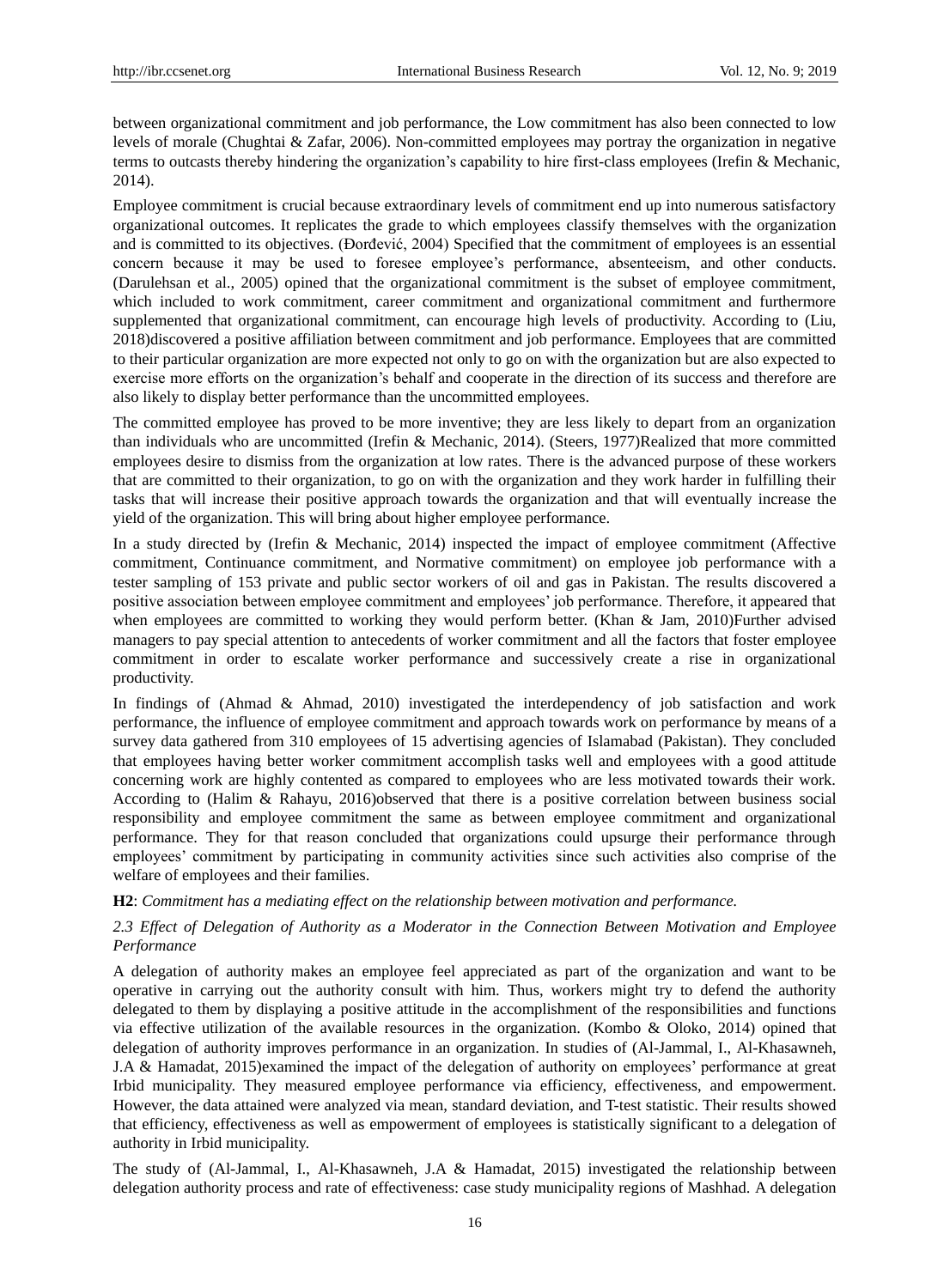of authority was measured by preparation, appreciation stage, and effectiveness. Correlation analysis was employed as a technique of data analysis. Conclusions of their analysis discovered a significant correlation between the delegation authority process and rate of effectiveness. Thus, appreciation and preparation stage has a greater effect on the rate of effectiveness.

Research conducted at the School of Finance and Banking in Kigali, Rwanda investigated an empirical study on delegation and staff commitment. An Empirical Study a cross-sectional survey design was employed with a sample size of 97. Stratified sampling and random sampling were used as sampling techniques. Descriptive analysis and Pearson Product Moment Correlation Coefficient were the two adopted method of data analysis to analyze the data attained from the respondents. The results specified that staff commitment is positively interrelated with a delegation of authority (Kiiza & Picho, 2015).

Some researchers discovered that excessive delegation of authority has a negative impact on junior staff performance and job satisfaction. Therefore, a delegation of authority might be an administrative tool of the supervisors to motivate their employees, to enhance self-competence, as well as being a tool for the managers to loaf at work. For example (Salter & Harris, 2014) asserts that transformational leaders may use delegation of authority to develop their subordinates. However, a laissez-faire leader may delegate to prevent liability for probable failure. A study pointed out that authority is delegated as the employees perform the tasks well; however, this situation can be observed as a greater workload and even as a method of punishment that the managers have the employees perform the tasks belonging to them (Weiss & Fershtman, 1998).





Figure 1. Conceptual Model

#### **3. Methodology**

In this party, a general view of the methodology is provided. As for this particular study, it focused on data collection methods, sampling techniques, population, and data analysis methods.

**Sample and Procedure.** The respondents come from Burundi Tea Company, a public company that work in collaboration with 60000 tea formers. A questionnaire was distributed to 180 selected randomly employees using survey monkey software, resulting in 168 responses which gives a response rate of 93 percent, by sending the survey throughout company's e mail, the participants were assured that their feedback would be treated confidentially, in order to avoid the distortion of response that could occur. Of the respondents, 64 were women and 104 men. Their average working experience was between 4 and 9years, and 60 percent of the respondents were of the age between 25 and 34. This showed that from the chosen sample, a large number of the employees were young and the employees above the age 50 were few.

**Measures.** All items are measured on a 5-point Likert response scale ordered from  $1 =$  (strongly disagree) to  $5 =$ (strongly agree) and are arranged operationally in one way in order to respond the research question and also had been validated in prior studies. The items used are found in Appendix A. Motivation was evaluated by 24 items validated by (Bao & Nizam, 2015; Nyambegera & Gicheru, 2016), organization commitment was assessed by 19 items validated by (Irefin & Mechanic, 2014; Tolentino & Ng Lungsod Ng Maynila, 2013), delegation authority was measured by 16 items validated by (Al-Jammal, I., Al-Khasawneh, J.A & Hamadat, 2015), employees' performance was assessed by 15 items validated by (Gohari, Ahmadloo, Boroujeni & Hosseinipour, 2013).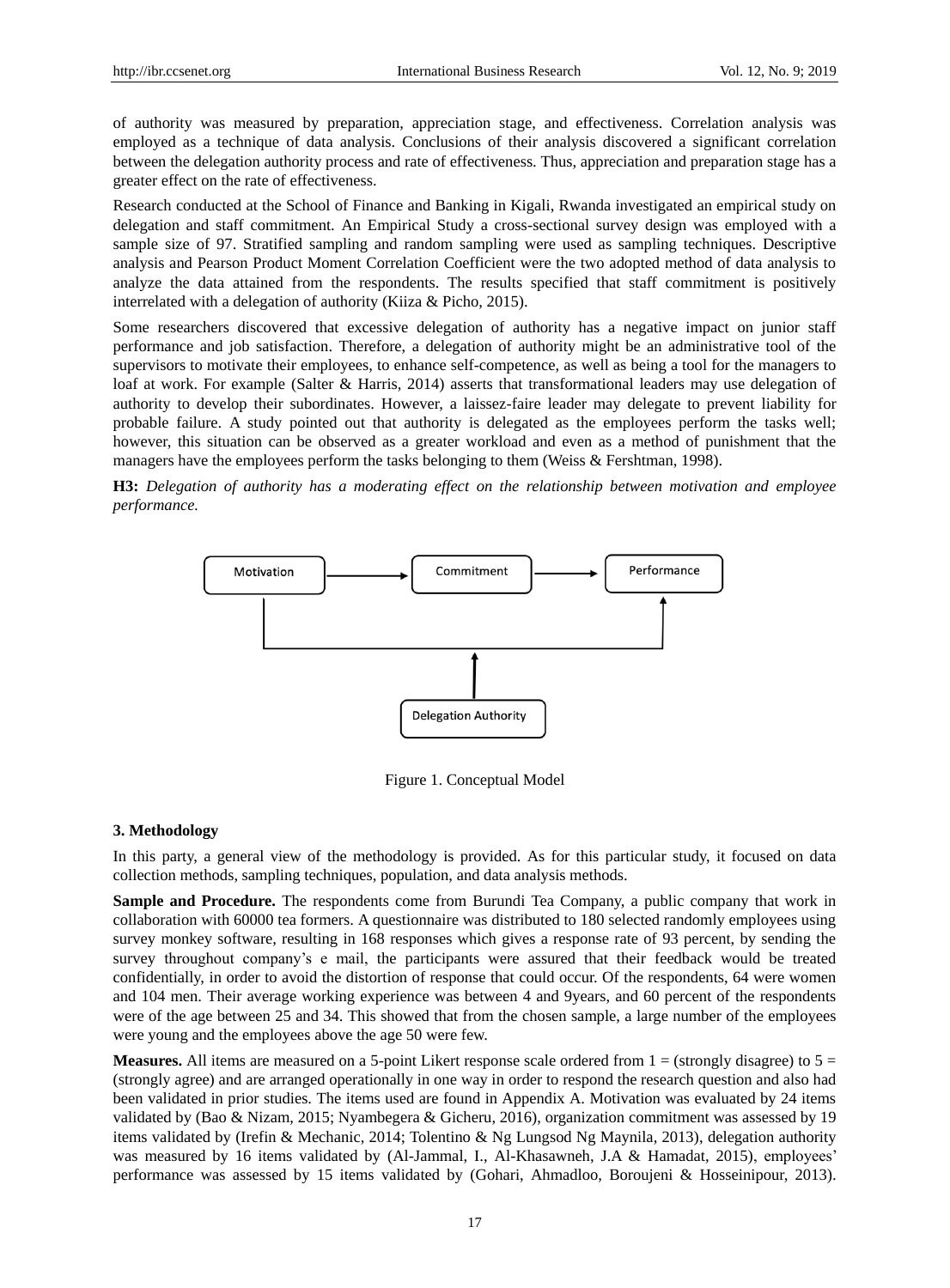Nevertheless, items related to the performance were addressed more to the cadres of the company because the researcher suspected them to be the company's information holders of employees.

**Validity and Reliability of Data**. The researcher adopted content validity to prove validity of the questionnaire by finding evidence constructed on the content which included assessing if the items represented the construct of what the research is trying to measure, if any essential content parts or themes have been excluded, and lastly if there are any unrelated items included that might be out of the construct. Reliability of the questionnaire was measured using internal consistency reliability, which focused on the items being used to measure the construct. The Cronbach's coefficient alpha was used to measure the reliability of the items which in overall was.870

| Cronbach's Alpha | Cronbach's Alpha Based on Standardized Items | Number of Items |
|------------------|----------------------------------------------|-----------------|
| 0.867            | 0.881                                        |                 |

The Cronbach' s alpha value 0.867 and the Cronbach' s based on the standardized item alpha value is 0.881, the two coefficients are between 0.85 - 0.9 which shows that the internal consistency of the scale is high, so the reliability is strong.

| Variables                 | Cronbach's<br>Alpha | Number of Items |
|---------------------------|---------------------|-----------------|
| Motivation                | 0.703               | 24              |
| Organizational commitment | 0.789               | 19              |
| Delegation of Authority   | 0.876               |                 |
| Performance               | 0.721               |                 |

The validity condition state that the Cronbach' s alpha of each variable is greater than 0.6 which indicates that the total reliability of each variable is high and has passed the test.

**Analysis.** We supported by Pearson correlation analysis and hierarchical moderated regression using SPSS Software to test the hypothesizes of this study (Cohen, 1990).

#### **4. Results**

Table 4 1. Pearson Correlation between variable

|    |                                  | Mean  | Std. Deviation |           |             |          |  |
|----|----------------------------------|-------|----------------|-----------|-------------|----------|--|
|    | Motivation                       | 84.47 | 9.306          |           |             |          |  |
| 2. | <b>Organizational Commitment</b> | 64.73 | 7.128          | $.204***$ |             |          |  |
|    | Delegation of Authority          | 59.57 | 8.911          | $.571***$ | .045        |          |  |
|    | Performance                      | 55.71 | 6.716          | $.537***$ | $.408^{**}$ | $.502**$ |  |

\*\*. Correlation is significant at the 0.01 level (2-tailed). N=168

The correlation analysis shows that the correlation between motivation, organizational commitment, and delegation of authority is positively significant with the intensity of the dependent variable performance. There is a significant positive correlation between employee motivation and performance  $(r=0.537, p<0.000)$ . The correlation coefficient between employee motivation and performance is 0.537 indicating a strong relationship meaning as employee motivation grows, so does a performance at the same time. The results from the Pearson correlation coefficient support or show evidence of hypothesis (H1) which stated that there is a significant positive relationship between employee motivation and performance.

Regression analysis for mediating effect of variables: Regression analysis was adopted to measure the relationship between a dependent variable and multiple independent variables and in this case, we shall test dependent variable performance with motivation and organizational commitment to assert their effect on one another.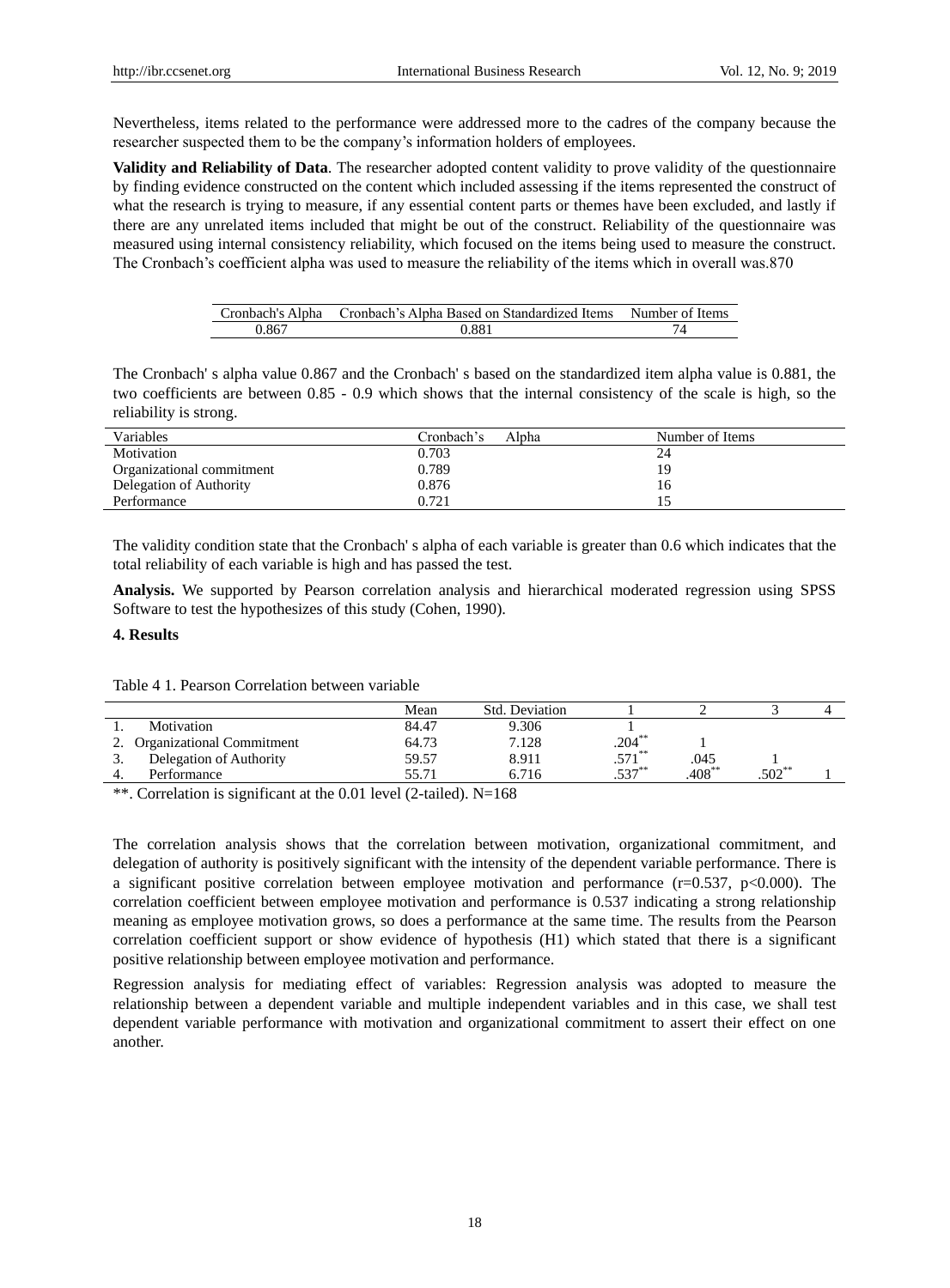| <b>Relations</b>                                                             | B     | t     | p     |
|------------------------------------------------------------------------------|-------|-------|-------|
| Motivation $\rightarrow$ Performance                                         | 0.537 | 8.208 | 0.000 |
| Motivation $\rightarrow$ Organizational Commitment                           | 0.204 | 2.689 | 0.008 |
| Organizational Commitment $\rightarrow$ Performance                          | 0.408 | 5.766 | 0.000 |
| Motivation & Organizational Commitment $\rightarrow$ Performance             | 0.474 | 7.575 | 0.000 |
| Motivation $\rightarrow$ Organizational Commitment $\rightarrow$ Performance | 0.312 | 4.986 | 0.000 |
| Note $n=168$                                                                 |       |       |       |

Table 4 2. Standardized betas and degree of significance of variables from the regression analysis.

Table 4 3. The results from the hierarchical regression analysis of Commitment

|                                | Model1 | Model <sub>2</sub> | Model3 | Model4 |
|--------------------------------|--------|--------------------|--------|--------|
| Motivation                     | 0.537  | 0.204              |        | 0.474  |
| Performance                    |        |                    |        |        |
| Commitment                     |        |                    | 0.408  | 0.312  |
| Motivation * Commitment        |        |                    |        |        |
| Adjusted $R^2$<br>$\Delta R^2$ | 0.284  | 0.360              | 0.162  | 0.374  |
|                                | 0.289  | 0.420              | 0.167  | 0.382  |
| F                              | 67.378 | 7.229              | 33.248 | 50.960 |
| ΛF                             | 67.378 | 7.229              | 33.248 | 50.960 |

 $R^2$ =38.2% taken as a set, the predicators Organizational commitment and motivation account for 38.2% of the variance in Performance. In reference to the results, the regression analysis was applied to establish a relationship between independent variable motivation and dependent variable performance, which showed as significant with a ( $\beta$ =0.537, p<0.000). The coefficient shows that employee motivation explains a significant amount of unique variance in Performance. In other words, the amount of variance that employee motivation accounts for, explains in Performance unique to itself is significant. The second step in the regression analysis was to create a relationship between independent variable motivation and dependent variable organizational commitment. This relationship was significant too with a ( $\beta$ =0.204, p<0.008), meaning that the more motivated employees are, the more committed they will be to the organization. The third step is to establish a relationship between organizational commitment and dependent variable performance, which had a strong significant relationship of (β=0.408, p<0.000), the meaning is an increase in organizational commitment, will also see an increase in performance too. The final step is to establish a relationship between independent variables motivation and organizational commitment and dependent variable performance. This analysis will create a mediating effect where organizational commitment will be a mediator between motivation and performance. With ( $\beta$ =0.474, p<0.000) and ( $\beta$ = 0.312, p<0.000) showed a strong significance for motivation and organizational commitment respectively with performance as it was statistically found. This supports the hypothesis (H2) proving that organizational commitment has a mediating effect on the relationship between motivation and performance.

#### **Regression analysis for moderation effect between the variables**

Table 4 4. Standardized betas and degree of significance from regression analysis

| <b>Relations</b>                               |      |       | р       |
|------------------------------------------------|------|-------|---------|
| $Motivation \rightarrow Performance$           | 0.54 | 8.423 | - 0.000 |
| Delegation Authority (Moderator) -0.184 -2.868 |      |       | 0.005   |

The table demonstrates that motivation has a ( $\beta$ =0.540, p<0.000) which is statistically significant to performance and moderator (delegation of authority) had a ( $\beta$ = -0.184, p<0.005) which indicated a negative significance to performance. From the above analysis, hypothesis (H3) is supported implying that delegation of authority does have a moderating effect between employee motivation and performance. This means that when a delegation of authority is high, performance to increases as illustrated in a graph of the figure below.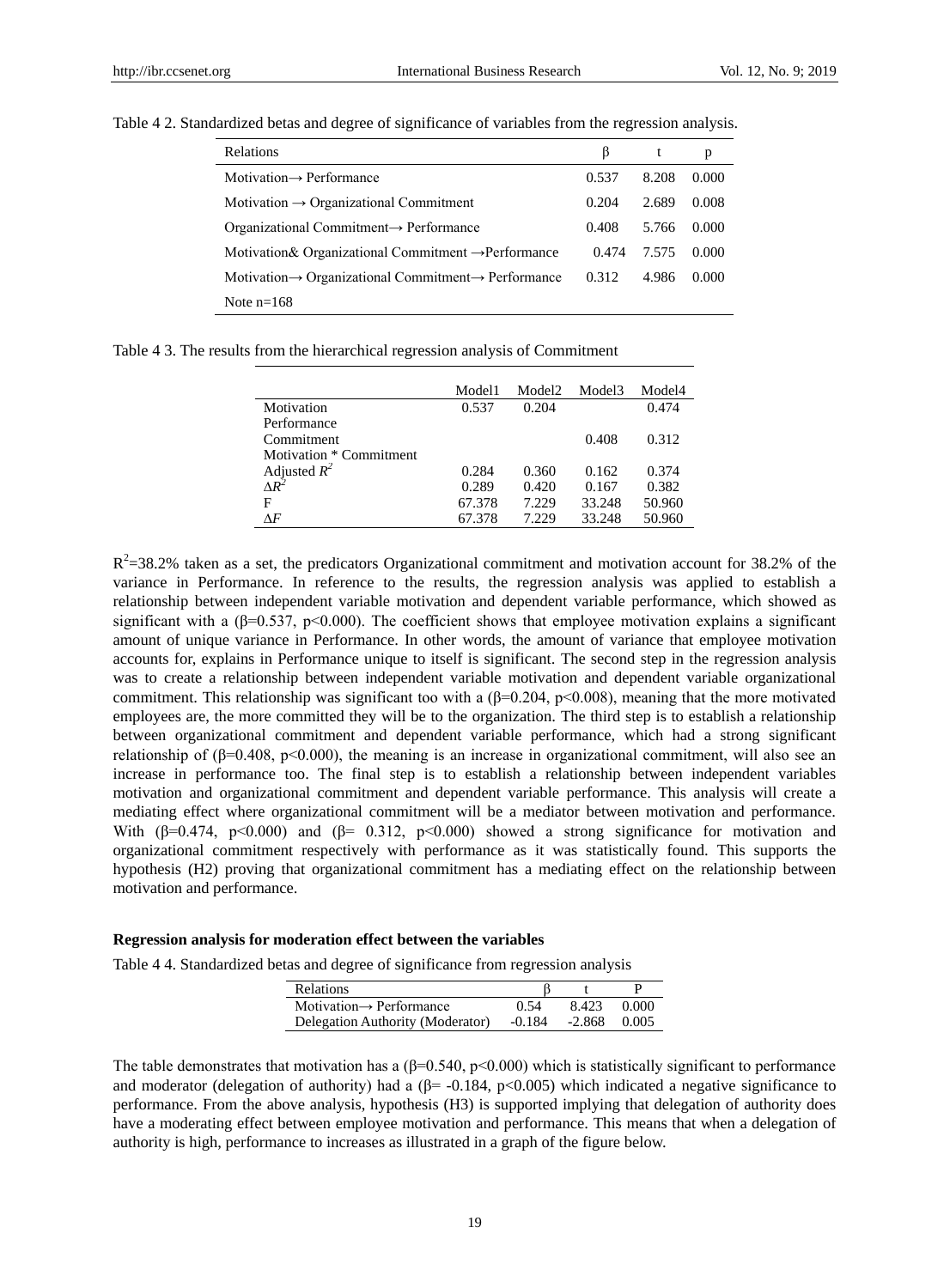

Figure 2. The moderation role of delegation authority in the relationship between motivation and employees' performance



Figure 3. Hypothesized Model with results

#### **5. Discussion**

This research is conducted in Burundi Tea company, noted that Tea is one of the products that Burundi exports in large quantity and generates income to the country.

From the analysis, the validation of hypothesis (H1) implies that as motivation increases, performance to increases: when an employee is highly motivated it will result in high performance at the organization. Management of Burundi Tea Company is more requested to concentrate and consider on how its employees are motivated because motivation has been proved as an essential tool towards achieving high levels of performance from this study and other previous studies (Clegg, 1983; Dar & Uju, 2013; Elnaga & Imran, 2013; Irefin & Mechanic, 2014; Saari, 2012; Taylor, 2007). The company can put to use both intrinsic and extrinsic motivational packages as earlier studies have suggested too, Burundi Tea Company's employees have been found to be motivated and their performance is influenced to their level of motivation.

Similarly, organizational commitment and motivation had a positive and significant relationship. Thus, the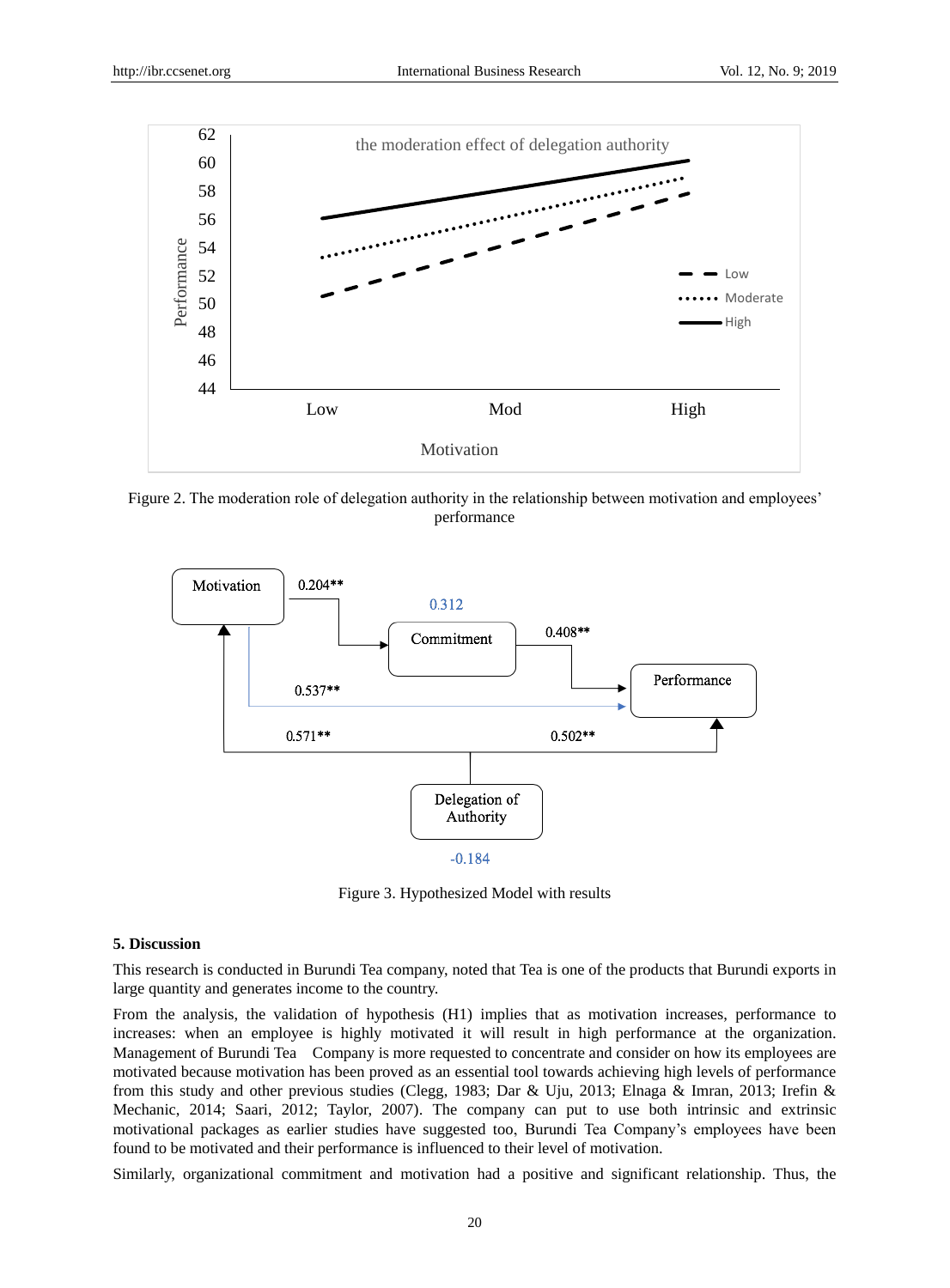findings show the mediating effect of organizational commitment between motivation and performance of the employee. Therefore, organizational commitment is crucial and very important in working place which increases the performance of workers because it is vital for an organization to have complete levels of employee commitment in order to have an exceptional performance on a long term basis (Sutton & Griffin, 2004). As levels of organizational commitment increase in the company, performance levels of employees ultimately increase too. According to(Khan & Jam, 2010) research of organization commitment, an employee feels chilling in terms of job environment and this lead to increase organizational commitment which implied high job performance. The results give insights into Burundi Tea Office, the managers are intended to mobilize the employee to be committed in their job in order to increase the performance (Khan & Jam, 2010). Together organizational commitment and employee motivation lead to better performance of employees. Managers are called to make attention to the commitment of employees by considering their motivation. As Burundi Tea Office is special company for Burundi economical sustainability, its employees are core elements in productivity growth of the company. So, the company has to put policies which foster the capability of employees to remain committed to their job based on their motivation. Stimulation of employee remaining committed drives the company to perform better by increasing its productivity (Mc et al., 2014).

The results indicated that motivation was significant to performance and when it came to the moderating effect, a delegation of authority showed a negative significance in the relationship to performance. Considered the research carried by (Anders Dysvik, 2011) states that intrinsic motivation moderates the linkage of perceived job autonomy and work quality. the results from that study demonstrated that employee with high intrinsic motivation tend to be more responsible in job attributed finally ends up by performing better, in another hand the employee with low intrinsic motivation is less engaged to the job. This explains that at Burundi Tea Company, employees perceive delegation of authority has a significant effect on their levels of performance. For that, employee delegated for being in charge of any level of the company or get any responsibility for others seem to be more motivated and strive to increase the performance of the company. In that case, managers and supervisors should not misuse delegation of authority for their own benefits, they should take it as an advantage to motivate enough employees though attributing them some responsibility by assigning tasks that employees comprehend and are capable to execute well without seeking guidance from them. Supervisors and managers, however, have to entrust their employees to execute certain tasks by delegating more tasks and responsibilities to them that helps to enforce high levels of confidence in employees and a good sense of belonging to the employees with the organization, hence reproducing high-performance levels in the long run.

#### **6. Implication**

This paper has a big significant implication for the country and managers. Based on the results found for organizational commitment and delegation authority playing their roles of moderation and mediation respectively in the connection between motivation and performance. A country should impose rules and regulation, which favor employee working environmental such as cut personal income tax, provision of insurance, to boost their well-being in order to stimulate the productivity growth, as Burundi Tea Company is a public company. Managers are advised to make employees remaining committed to their tasks and rotating them in commandment position as being a part of delegation authority to perform certain tasks, this will drive them to be intrinsically motivated then will lead the company to the preferred performance.

This study met some limitations, firstly data collection, the sample size was too small regarding the total number of employees. Since we have a small sample size, this study cannot be generalized based on the results gotten. Secondly, this study had a financial problem because we collected data from different tea company located in different provinces, we faced some barriers such as transportation cost, accommodation, and time which was not enough for distribution and collection the questionnaire

We recommend future research with the inclusion of an additional qualitative data and depth information (i.e. from tea plantation field, production, and commercialization areas) for all employees working Burundi Tea Company in order to come up with précised information and capture enough respondents from a different area of the company.

#### **References**

- Addison, T. O., & Antwi-Asare, E. K. Y. (2015). *Financial Sector Reforms and Bank Performance in Ghana*. (N. The Russell Press Ltd, Ed.). London SW1E5DP: Portland House.
- Ageeva, E., Melewar, T. C., Foroudi, P., Dennis, C., & Jin, Z. (2018). Examining the influence of corporate website favorability on corporate image and corporate reputation: Findings from fsQCA. *Journal of Business Research*, *89*, 287-304. Elsevier. https://doi.org/10.1016/j.jbusres.2018.01.036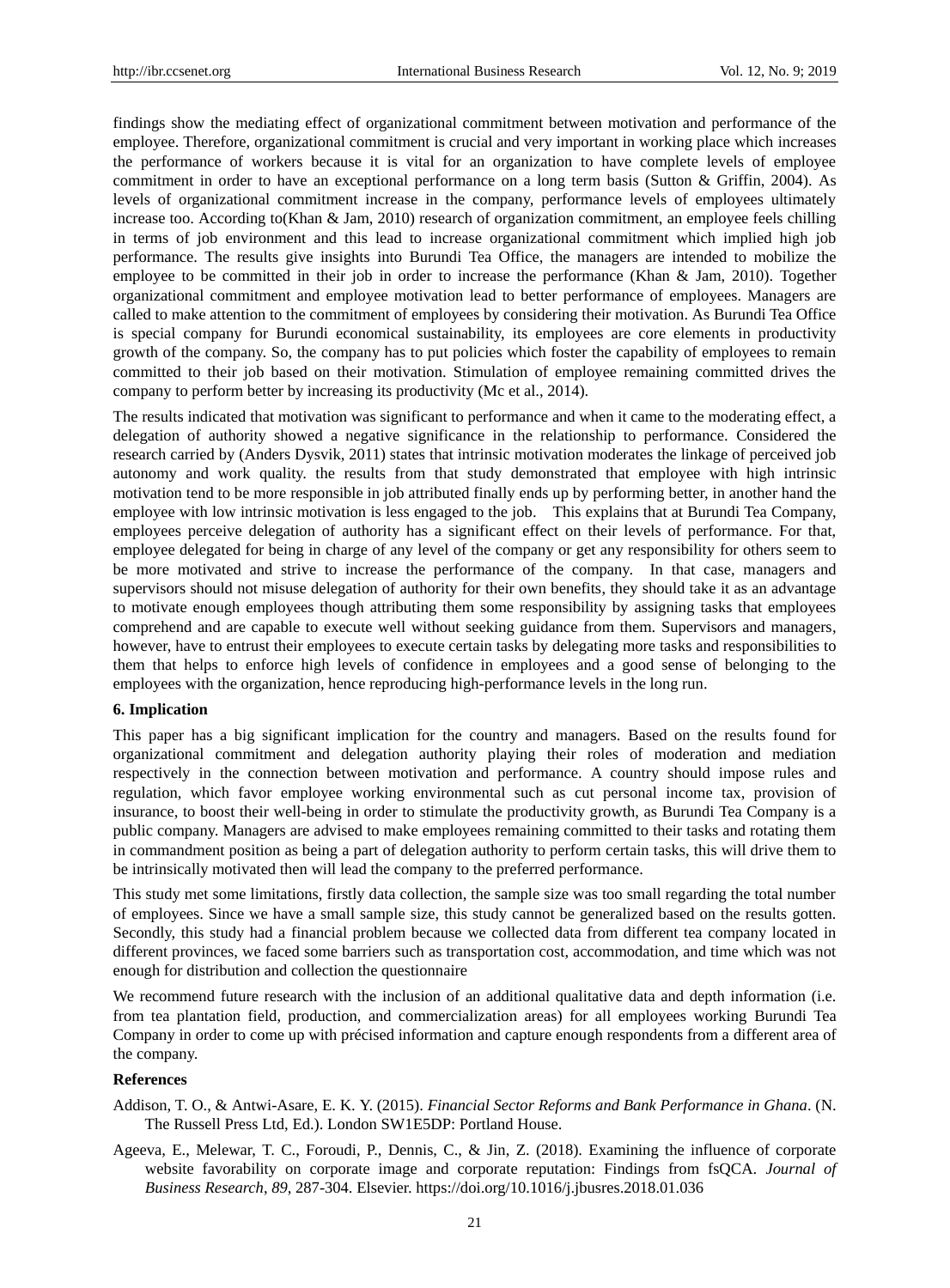- Ahmad, H., & Ahmad, K. (2010). Relationship between Job Satisfaction , Job Performance Attitude towards Work and Organizational Commitment. *European Journal of Social Sciences*, *18*(2), 257-267.
- Al-Jammal, I., Al-Khasawneh, J. A., & Hamadat, A. M. (2015). Impact of the delegation of Authority and Employee Performance at IRBID municipality. *International Journal of Human Resource Studies*, *5*(3), 61-72. https://doi.org/10.5296/ijhrs.v5i3.8062
- Alnasrallah, Y. (2016). Employee Motivation and Performance. *International Journal of Scientific & Engineering Research*, *7*(1), 788-790.
- Anders, D. B. K. (2011). Intrinsic motivation as a moderator on the relationship between perceived job autonomy and work performance. *European Journal of Work and Organizational Psychology*, *20*(3), 367-387. https://doi.org/10.1080/13594321003590630
- Bao, C., & Nizam, D. I. (2015). THE IMPACT OF MOTIVATION ON EMPLOYEE PERFORMANCE IN THE ELECTRONICS INDUSTRY IN CHINA. *International Journal of Accounting and Business Management*, *3*(2), 29-45. Retrieved from http://www.ftms.edu.my/journals/IJABM/Nov2015/29-45.pdf
- Chatzopoulou, M., Vlachvei, A., & Monovasilis, T. (2015). Employee's Motivation and Satisfaction in Light of Economic Recession: Evidence of Grevena Prefecture-Greece. *Procedia Economics and Finance*, *24*, 136-145. https://doi.org/10.1016/S2212-5671(15)00633-4
- Chughtai, A. A., & Zafar, S. (2006). Antecedents and Consequences of Organizational Commitment Among Pakistani University Teachers. *Applied H.R.M. Research*, *11*(1), 39-64.
- Cistulli, M. D., Snyder, J. L., & Jacobs, R. (2012). Affective Organizational Commitment as a Predictor of Military Enlistment Discussion and Recommendation United States of America. *Business, Humanities and Technology*, *2*(3), 27-33.
- Clegg, C. W. (1983). (1983). Psychology of employee lateness, absence, and turnover:a methodological critique and an empirical study. *Applied Psychology*, *68,* 88-101. https://doi.org/10.1037/0021-9010.68.1.88
- Cohen, J. (1990). Things I Have Learned ( So Far ). *American Psychologist*, *45*(12), 1304-1312. https://doi.org/10.1037/0003-066X.45.12.1304
- Dar, B., & Uju, S. (2013). The Influence of Motivation on Employees ' Performance: A Study of Some Selected Firms in Anambra State. *An International Journal of Arts and Humanities*, *2*(7), 134-151.
- Darulehsan, S., Muthuveloo, R., & Rose, R. C. (2005). Typology of Organisational Commitment. *Applied Science*, *2*(6), 1078-1081. https://doi.org/10.3844/ajassp.2005.1078.1081
- Del-Castillo-Feito, C., Blanco-González, A., & González-Vázquez, E. (2019). The relationship between image and reputation in the Spanish public university. *European Research on Management and Business Economics*, *25*(2), 87-92. Elsevier Doyma. https://doi.org/10.1016/j.iedeen.2019.01.001
- Đorđević, B. (2004). EMPLOYEE COMMITMENT IN TIMES OF RADICAL ORGANIZATIONAL CHANGES Biljana Đ or đ evi ć. *Economics and Organization*, *2*, 111-117.
- E. Sucksmith1, I. R., & R. A. H. (2011). re-examining the broader autism phenotype in the 21st. *Neuropsychology Review*, *21*((4)), 360-389. https://doi.org/10.1007/s11065-011-9183-9
- Edmondson, A. C., & Harvey, J. F. (2018). Cross-boundary teaming for innovation: Integrating research on teams and knowledge in organizations. *Human Resource Management Review*, *28*(4), 347-360. https://doi.org/10.1016/j.hrmr.2017.03.002
- Elnaga, A., & Imran, A. (2013). The Effect of Training on Employee Performance. *European Journal of Business and Management*, *5*(4), 2222-2839.
- Gharakhani, J. E., & Davood. (2012). Organizational Commitment and Job Satisfaction. *Science and Technology*, *2*(2), 85-91.
- Gohari, P., Ahmadloo, A., Boroujeni, M. B., & Hosseinipour, S. J. (2013). The relationship between rewards and employee performance. *INTERDISCIPLINARY JOURNAL OF CONTEMPORARY RESEARCH IN BUSINESS* . Retrieved from https://journal-archieves34.webs.com/543-570.pdf
- Government, L., & Stella, O. (2008). Motivation and Work Performance: Complexities in Achieving Good Performance Outcomes ; A Study Focusing on Motivation Measures and Improving Workers Performance in Kitgum District, (December), 83.
- Halim, L., & Rahayu, M. (2016). The Effect of Employee 's Perceptions on Corporate Social Responsibility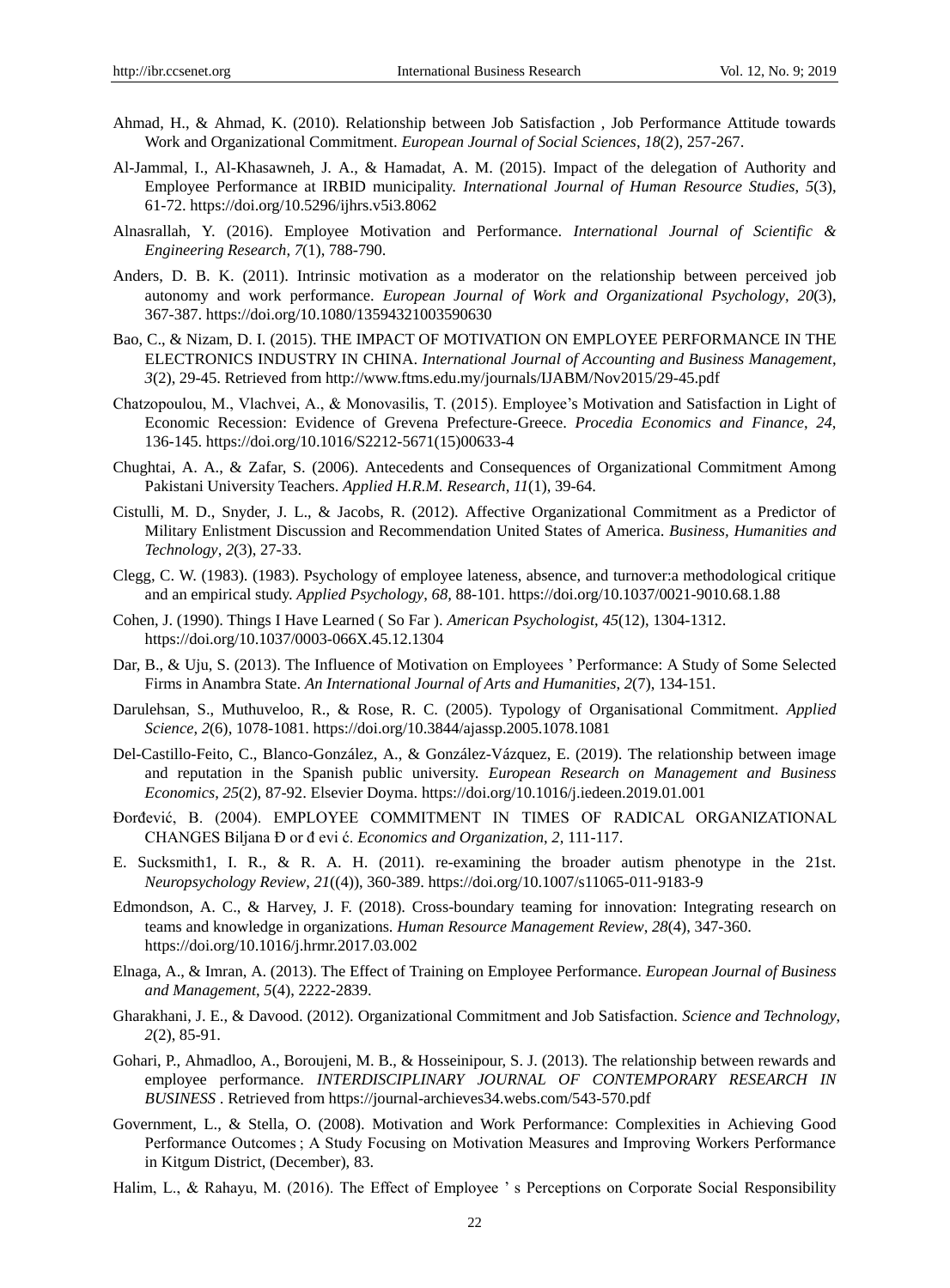Activities on Organizational Commitment , Mediated by Organizational Trust. *International Journal of Business and Management Invention*, *5*(4), 43-49.

- Iqbal, A., Ijaz, M., Latif, F., & Mushtaq, H. (2015). Factors Affecting the Employee'S Performance: a Case Study of Banking Sector in Pakistan. *European Journal of Business and Social Sciences*, *4*(8), 309-318.
- Irefin, P., & Mechanic, M. A. (2014). Effect of Employee Commitment on Organizational Performance in Coca Cola Nigeria Limited Maiduguri, Borno State. *Humanities and Social Sciences*, *19*(3), 33-41.
- Jackson, S. E. (2012). *Managing Human Resources*.
- Khan, M. R., & Jam, F. A. (2010). The Impacts of Organizational Commitment on Employee Job Performance. *Social Sciences*, *15*(3), 292-298.
- Kiiza, P., & Picho, E. O. (2015). Delegation and Staff Commitment in the School of Finance and Banking , Kigali , Rwanda. *Makerere Journal of Higher Education*, *7*(June 2002), 3-13.
- Kombo, B. W., & Oloko, M. (2014). Effects of Delegation on Employee Performance in Savings and Credit Cooperative Societies in Kisii County. *The International Journal Of Business & Management*, *2*(7), 203-215.
- Kuranchie-mensah, E. B., & Amponsah-tawiah, K. (2016). Employee Motivation and Work Performance : A Comparative Study of Mining Companies in Ghana, *9*(2), 255-309.
- Lamastro, V. (1999). Commitment and Perceived Organizational Support. *National Forum of Applied Educational Research*, *12*(3), 1-13.
- Lau, C. M., & Roopnarain, K. (2014). The effects of nonfinancial and financial measures on employee motivation to participate in target setting. *The British Accounting Review*, *46*(3), 228-247.
- Lee, M. T., Raschke, R. L., & Louis, R. St. (2016). Exploiting organizational culture: Configurations for value through knowledge worker's motivation. *Journal of Business Research*, *69*(11), 5442-5447. Elsevier.
- Leischnig, A., Kasper-Brauer, K., & Thornton, S. C. (2018). Spotlight on customization: An analysis of necessity and sufficiency in services. *Journal of Business Research*, *89*, 385-390.
- Lipsey, S. A., Kwapong, E. O., & Donyina, F. (2015). IN GHANAIAN POLYTECHNICS : THE MODERATING ROLE OF EDUCATION AND. *Human Resource Management*, *3*(6), 30-43.
- Liu, R. (2018). The Impact of Job Embeddedness on Employee ' s Performance The Regulation Study of Relational Embeddedness. *Human Resource and Sustainability Studies*, *6*, 8-23.
- Manzoor, A. (2013). Manzo. *National Investment Trust Limited*, *3*, 20-30.
- Mc, J. B., Ssekakubo, J., Lwanga, F., & Ndiwalana, G. (2014). Employee Motivation , Job Satisfaction and Organizational Performance in Uganda ' s Oil Sub-sector. *Management and Business Studies*, *3*(7), 315-324.
- McInerney, D. M., Maehr, M. L., & Dowson, M. (2017). Motivation and Culture. *Reference Module in Neuroscience and Biobehavioral Psychology*.
- Meyer, J., & Allen, N. (1991). A three-component conceptualization of organizational commitment. *Human Resources Management Review*, *1*(1), 81-89.
- Mochiah, E. E., & Osei, R. D. (2014). The impact of conditional cash transfer programmes on household work decisions in Ghana. *Economic Research*, (September).
- Muslim, N. A., Dean, D., & Cohen, D. (2016). Employee Job Search Motivation Factors: An evidence from Electricity Provider Company in Malaysia. *Procedia Economics and Finance*, *35*, 532-540.
- Nabi, N., Al, A., Ahmed, T., & Rahman, S. (2017). Impact of Motivation on Employee Performances a Case Study of Karmasangsthan Bank Limited Bangladesh Good. *Human Resource Management Research*, *7*(1), 54-64.
- Nyambegera, S. M., & Gicheru, C. N. (2016). Extrinsic and Intrinsic Factors Influencing Employee Motivation: Lessons from AMREF Health Africa in Kenya. *International Journal of Business and Social Research*, *6*(9), 20-31. MIR Center for Socio-Economic Research. Retrieved from https://ideas.repec.org/a/mir/mirbus/v6y2016i9p20-31.html
- Paillé, P., Amara, N., & Halilem, N. (2018). Greening the workplace through social sustainability among co-workers. *Journal of Business Research*, *89*, 305-312.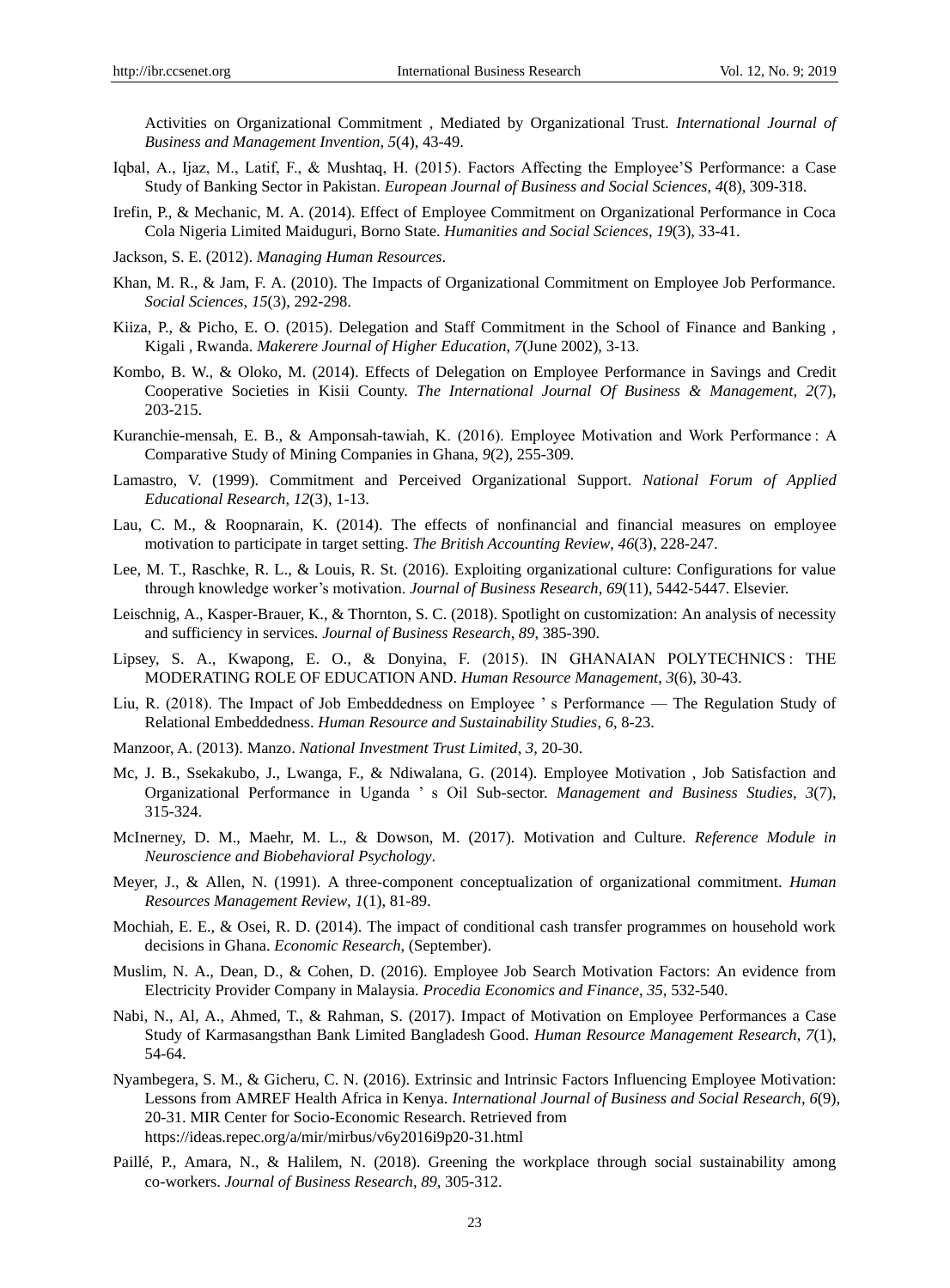Parks, S. (1995). Improving workplace performance: historical and theoretical contexts. *Monthly Labor Review*.

- Peters, T. R. W. (1982). *In Search of Excellence: Lessons from America's Best Run Companies.* (Harper and.). New York.
- Saari, P. (2012). *INTRINSIC MOTIVATION Psychological and Neuroscientific Perspectives*.
- Salter, C. R., & Harris, M. H. (2014). *Ba Leadership Model and Moral Development Interim Associate Dean for Academic Affairs Director of the Masters of Science Leadership Program Director of the Integrity Ambassadors in Business*. New York.
- Sarpong, D., & Maclean, M. (2016). Cultivating strategic foresight in practice: A relational perspective. *Journal of Business Research*, *69*, 2812-2820.
- Steers, R. M. (1977). Antecedents and outcomes of organizational commitment. *Administrative Science Quarterly*, *22*, 46-56. https://doi.org/10.2307/2391745
- Sutton, G., & Griffin, M. A. (2004). psychological contract violations : A longitudinal study of new professionals. *Journal of Occupational and Organizational Psychology*, 493-514. https://doi.org/10.1348/0963179042596487
- Syafii, L. I., Thoyib, A., Nimran, U., & Djumahir. (2015). The Role of Corporate Culture and Employee Motivation as a Mediating Variable of Leadership Style Related with the Employee Performance (Studies in Perum Perhutani). *Procedia - Social and Behavioral Sciences*, *211*, 1142-1147. https://doi.org/10.1016/j.sbspro.2015.11.152
- Taris, T. W., & Schaufeli, W. B. (2014). *A conceptual and theoretical overview*.
- Taylor, H. (2007). *The effects of interpersonal communication style on task performance and well being*.
- Todericiu, R., Şerban, A., & Dumitraşcu, O. (2013). Particularities of Knowledge Worker's Motivation Strategies in Romanian Organizations. *Procedia Economics and Finance*, *6*, 405-413. https://doi.org/10.1016/S2212-5671(13)00155-X
- Tolentino, R. C., & Ng Lungsod Ng Maynila, P. (2013). Organizational Commitment and Job Performance of the Academic and Administrative Personnel. *International Journal of Information Technology and Business Management*, *29*(1). Retrieved from www.jitbm.com
- Tumpa, D., & Ashok, K. Y. L. N. K. (2014). A New Look at the Antecedents and Consequences of Organizational Commitment : A Conceptual Study. *Humanities and Social Science*, *4*(1), 281-287.
- Webb, E., Perry, M., & Fennelly, L. J. (2015). Employee Motivation Theory and Application. *Security Supervision and Management* (pp. 231–240). Elsevier. https://doi.org/10.1016/B978-0-12-800113-4.00018-3
- Weiss, Y., & Fershtman, C. (1998). Social status and economic performance : A survey. *European Economic Review*, *42*, 801-820. https://doi.org/10.1016/S0014-2921(97)00137-2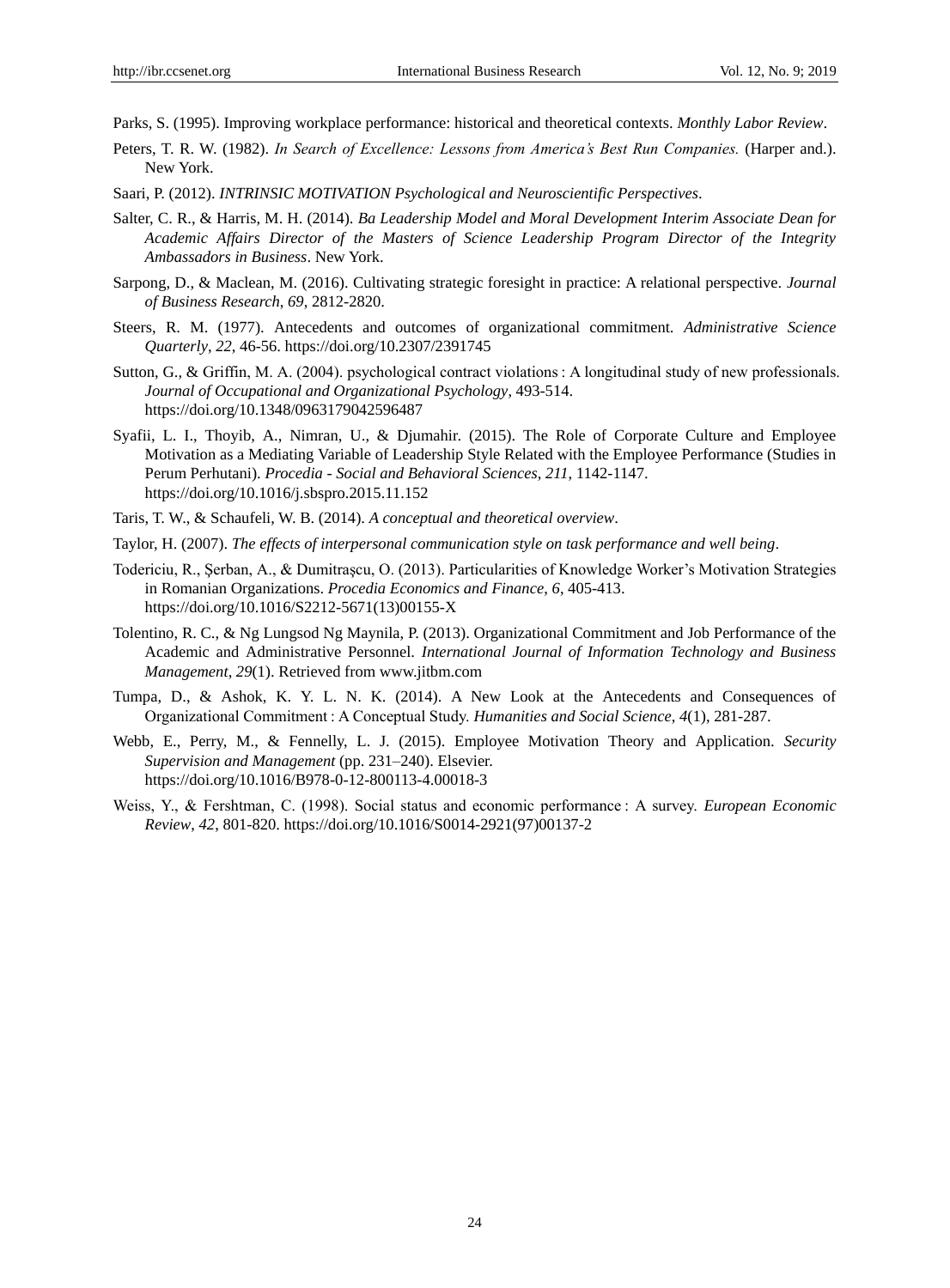## **Appendix A: Study Questionnaire**

## **SECTION I: Background Information**

## **Please kindly tick where it applies to you**

| 1. | What is your gender?                      |                    |                |                    |                      |  |
|----|-------------------------------------------|--------------------|----------------|--------------------|----------------------|--|
|    | Male<br>Female [                          |                    |                |                    |                      |  |
| 2. | What is your marital status?              |                    |                |                    |                      |  |
|    | Single $\lceil \cdot \rceil$              | Married            |                |                    |                      |  |
|    | Divorced                                  | other              |                |                    |                      |  |
| 3. | What is your age group?                   |                    |                |                    |                      |  |
|    | Below $18$ [ ]                            | 18-30 [            | 31-40 $\lceil$ |                    | 41-50 $\Gamma$       |  |
|    | above 50                                  |                    |                |                    |                      |  |
| 4. | Which is your highest level of education? |                    |                |                    |                      |  |
|    | Certificate [                             | diploma [          | Graduate [     |                    | Post graduate [      |  |
|    | Other [                                   |                    |                |                    |                      |  |
| 5. | For how long have you worked the project? |                    |                |                    |                      |  |
|    | Less than 1 year [                        | 1-4 years $\lceil$ |                | 5-9 years $\lceil$ | more than 10 years [ |  |

**With Respect To Section Ii, Iii, Iv And V Please Indicate The Level Of Agreement With Each Statement:**

## **Levels Of Agreement**

| <b>STRONGLY</b><br>DISAGREE | <b>DISAGREE</b> | NEITHER AGREE NOR<br><b>DISAGREE</b> | <b>AGREE</b> | <b>STRONGLY</b><br>AGREE |
|-----------------------------|-----------------|--------------------------------------|--------------|--------------------------|
|                             | (2              | IJ.                                  | $\lambda$    | (5                       |

## **Section Ii: Motivation**

## **Level of Agreement**

|--|--|--|--|--|

| 6.             | I am paid a salary that is enough to cater for my basic needs                                              |  |  |  |
|----------------|------------------------------------------------------------------------------------------------------------|--|--|--|
| 7 <sub>1</sub> | My company provides me free accommodation/housing                                                          |  |  |  |
| 8.             | Free meals are provided at the company                                                                     |  |  |  |
| 9.             | Salary payments are prompt                                                                                 |  |  |  |
| 10.            | The level at which employees are satisfied with their job can be attributed to their levels of motivation. |  |  |  |
| 11.            | The type of relationship between me and my managers of the organization has an impact on my                |  |  |  |
|                | motivation.                                                                                                |  |  |  |
| 12.            | The degree to which I believe promotion opportunities exist in the organization has an impact on my        |  |  |  |
|                | motivation.                                                                                                |  |  |  |
| 13.            | All employees in my company have opportunity for promotion                                                 |  |  |  |
| 14.            | Am always given paid leave of absence                                                                      |  |  |  |
| 15.            | My company gives me bonuses for extra time worked                                                          |  |  |  |
| 16.            | My company provides me medical allowance                                                                   |  |  |  |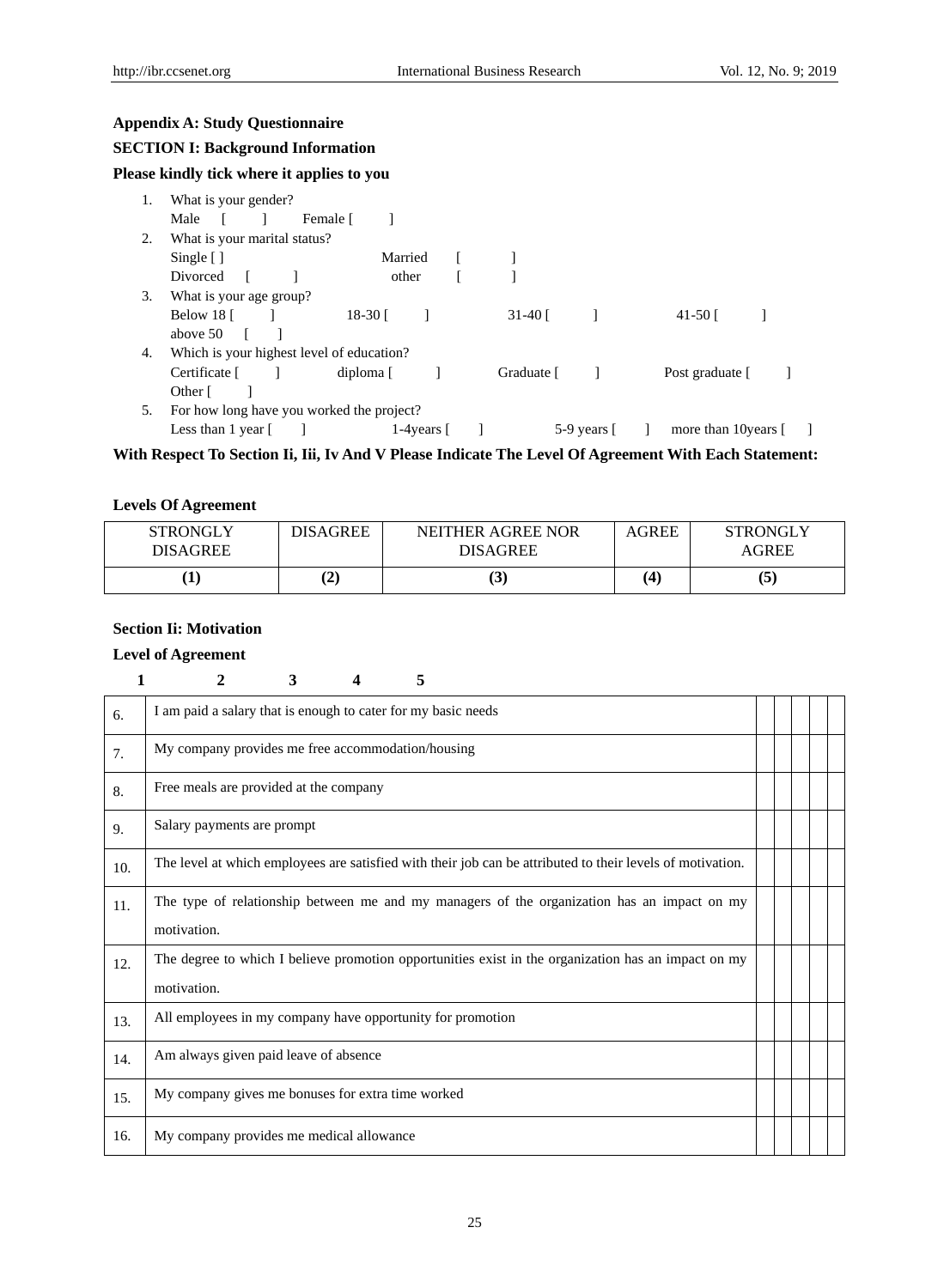|     | The degree to which employees in the organization exhibit levels of stress is as result of their levels of          |  |  |  |
|-----|---------------------------------------------------------------------------------------------------------------------|--|--|--|
| 17. | motivation.                                                                                                         |  |  |  |
| 18. | The monetary salary structure has an impact on my motivation level                                                  |  |  |  |
| 19. | The company has created many opportunities for me to learn and improve                                              |  |  |  |
| 20. | My company provides me the opportunity to improve my skills.                                                        |  |  |  |
| 21. | I believe the level of motivation in my organization has a direct impact of absenteeism levels.                     |  |  |  |
| 22. | The degree to which I believe promotion opportunities exist in the organization has an impact on my<br>motivation.  |  |  |  |
| 23. | I am more motivated to do my job when I feel recognized and appreciated for my contribution to the<br>organization. |  |  |  |
| 24. | My company frequently arranges training programs for the employees.                                                 |  |  |  |
| 25. | I believe the level of motivation in my organization has a direct impact on my ability to meet personal<br>goals.   |  |  |  |
| 26. | The rate at which employees learn new job tasks can be attributed to their levels of motivation.                    |  |  |  |
| 27. | The responsibilities I perform in the organization give a sense of control over others.                             |  |  |  |
| 28. | The degree to which I believe promotion opportunities exist in the organization has an impact on my<br>motivation.  |  |  |  |
| 29. | I have prospects for career development in this organization                                                        |  |  |  |

30. What are the other motivational packages for employees in your company?

………………………………………………………………………………………………………………………

………………………………………………………………………………………………………………………

………………………………………………………………………………………………………………………

## **Section Iii: Organizational Commitment**

#### **Level of Agreement**

| 5                                                                                           |  |  |  |  |  |
|---------------------------------------------------------------------------------------------|--|--|--|--|--|
| I feel myself to be part of this organization                                               |  |  |  |  |  |
| I would recommend a close friend to join this company                                       |  |  |  |  |  |
| I feel very little loyalty to this organization                                             |  |  |  |  |  |
| I find that my values and the organization's values very similar.                           |  |  |  |  |  |
| I understand how my job contributes to the organization's goals and objectives.             |  |  |  |  |  |
| I have a good understanding of where the organization is going.                             |  |  |  |  |  |
| I am willing to put in a great deal of effort to help this organization become successful.  |  |  |  |  |  |
| I am not willing to do more than my job description requires just to help the organization. |  |  |  |  |  |
| I would be just as happy working for different organization if the work was similar.        |  |  |  |  |  |
| The offer of a little more money with another company would make think of changing jobs     |  |  |  |  |  |
|                                                                                             |  |  |  |  |  |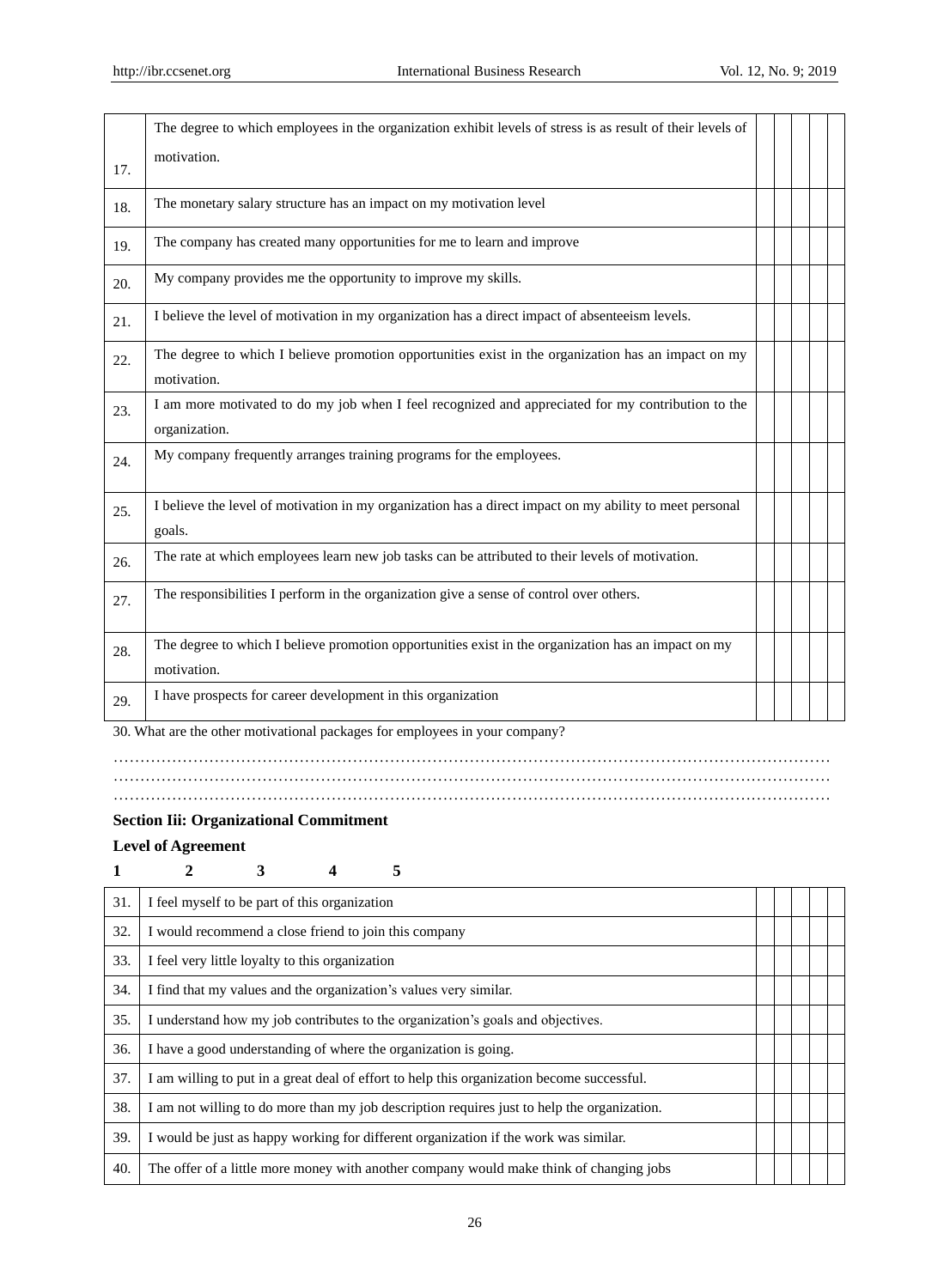| 41. | I am extremely glad that I chose to work here rather than one of the other jobs I was considering at the  |  |  |  |
|-----|-----------------------------------------------------------------------------------------------------------|--|--|--|
|     | time I joined.                                                                                            |  |  |  |
| 42. | There's not much to be gained by staying with this organization indefinitely.                             |  |  |  |
| 43. | Often, I find it difficult to agree with the organization's policies on important matters relating to its |  |  |  |
|     | employees.                                                                                                |  |  |  |
| 44. | I really care about the fate of this organization.                                                        |  |  |  |
| 45. | I think this is a good place to work.                                                                     |  |  |  |
| 46. | I am proud to be part of my section/department/service.                                                   |  |  |  |
| 47. | I frequently think of quitting this company                                                               |  |  |  |
| 48. | Even if the company were not doing well financially, I would be reluctant to change to another            |  |  |  |
|     | company                                                                                                   |  |  |  |
| 49. | I know that working hard for this organization leading to good performance                                |  |  |  |

# **Section Iv: Delegation of Authority**

# **Level Of Agreement**

| 1   | $\mathbf{2}$                                                                       | 3                                                               | 4 | 5 |                                                                                                     |  |  |  |
|-----|------------------------------------------------------------------------------------|-----------------------------------------------------------------|---|---|-----------------------------------------------------------------------------------------------------|--|--|--|
| 50. |                                                                                    |                                                                 |   |   | Delegation of authority increases my level of positive relations among different jobs.              |  |  |  |
| 51. |                                                                                    |                                                                 |   |   | Delegation of authority upgrades my level of job performance                                        |  |  |  |
| 52. |                                                                                    | Delegation instills loyalty and belonging to the organization.  |   |   |                                                                                                     |  |  |  |
| 53. | Authorization accelerates decision making process.                                 |                                                                 |   |   |                                                                                                     |  |  |  |
| 54. |                                                                                    |                                                                 |   |   | Delegation creates principle of entrepreneurship in employees' performance.                         |  |  |  |
| 55  |                                                                                    |                                                                 |   |   | Delegation of authority makes me accept overtime positively.                                        |  |  |  |
| 56. | Delegation raises amount of work achieved.                                         |                                                                 |   |   |                                                                                                     |  |  |  |
| 57. | Delegation gives me a chance to adopt to different situations at the organization. |                                                                 |   |   |                                                                                                     |  |  |  |
| 58. |                                                                                    |                                                                 |   |   | Delegation of authority makes me aware all the time of work in the organization.                    |  |  |  |
| 59. |                                                                                    | Authorization improves the perspective of employer to employee. |   |   |                                                                                                     |  |  |  |
| 60. | Delegation helps me to achieve my work in a limited time.                          |                                                                 |   |   |                                                                                                     |  |  |  |
| 61. |                                                                                    |                                                                 |   |   | Delegation gives me a chance to depend on myself in achieving work.                                 |  |  |  |
| 62. |                                                                                    |                                                                 |   |   | Delegation increases degree of interest and effort in achieving the objectives of the organization. |  |  |  |
| 63. |                                                                                    |                                                                 |   |   | Delegation increases principality and initiative to prove oneself and excellence in performance.    |  |  |  |
| 64. | Delegation strengthens self-confidence of subordinates                             |                                                                 |   |   |                                                                                                     |  |  |  |
| 65. | Delegation increases degree of satisfaction on job needs.                          |                                                                 |   |   |                                                                                                     |  |  |  |

# **Section V: Performance**

## **Levels Of Agreement**

|  |  | -<br>. . |
|--|--|----------|
|  |  | . .<br>- |